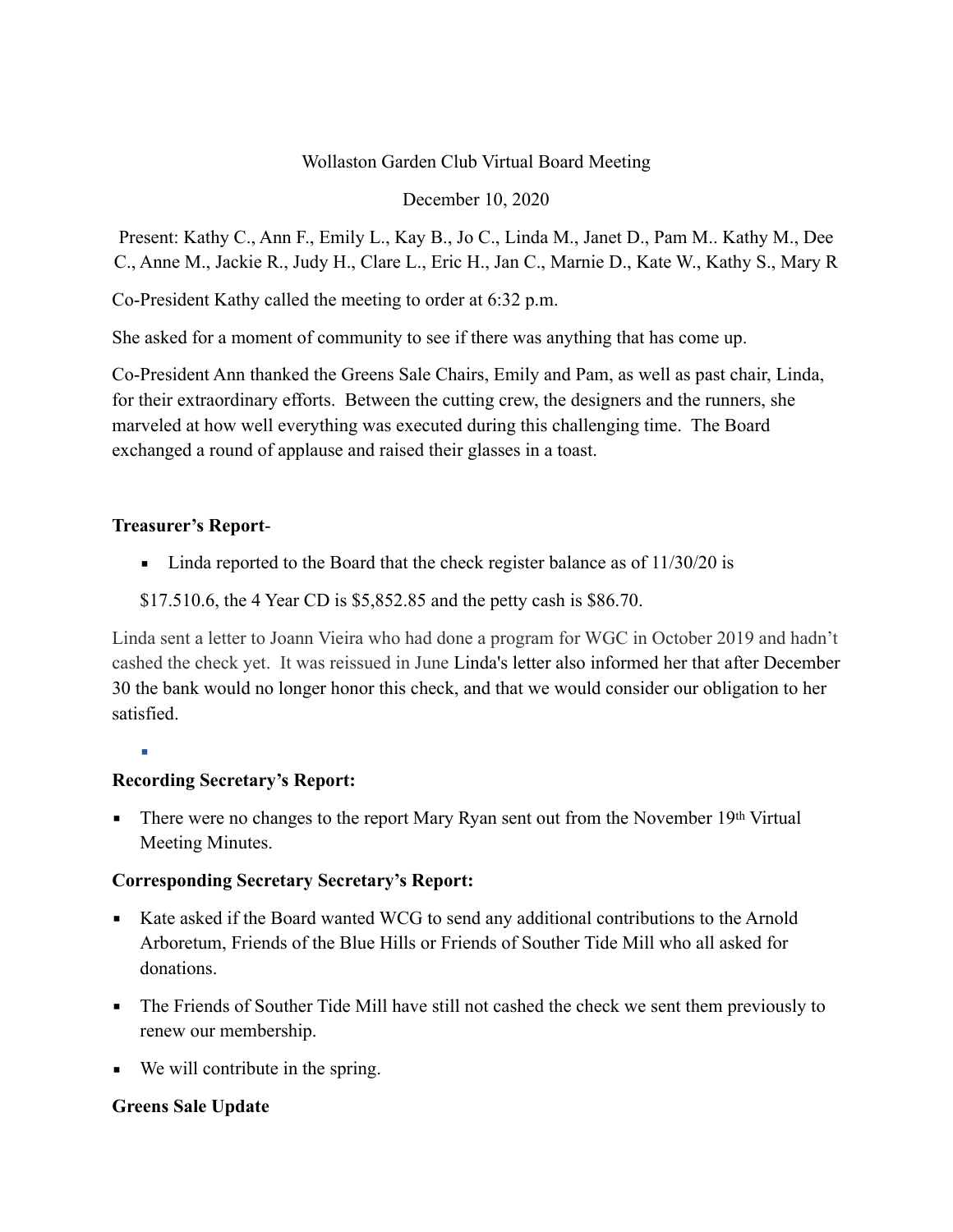- Emily reported that she was proud of the total effort of our sale during a pandemic. It was VERY successful!
- **Members thanked Emily and Pam for their great organization of the whole process.**
- Linda emailed a copy of the Greens Sale financial report and that the sale took in \$4707.86, with expenses of \$1644.30, for a net profit of **\$3063.56**.
	- o Some members and customers liked the pre-designed wreaths which were easy for members to copy.
	- o Some members preferred to design their own.
	- o Suggestions included a hybrid approach for next year and to include table arrangements and planters.
	- o Sorting greens in the Church driveway made cleanup much easier.

## **December Program**

- Kathy reported that Deborah Trickett, owner of The Captured Garden, is an award-winning garden **designer who will** present "Winter Wow: Beautiful Containers for the Colder Months".
- Deliveries of gingerbread men, baked by Ellen Donnelly with icing for decorating, will be brought to the membership.
	- o Linda will draft an email to go out regarding the meeting, the goodie bag deliveries and [food donations requested](https://interfaithsocialservices.org/wp-content/uploads/2020/08/food_drive.pdf) for the Interfaith Social Services in Quincy.
	- o Kathy and Joe will deliver the food collected to them.
	- o Emily and Jan are sponsoring the candy for the goodie bags which Kathy Meade has already purchased.
	- o Kay warned drivers about the upcoming storm predicted for Wednesday and that it might interfere with the deliveries.
		- Members wondered about a possible Tuesday delivery.
		- Jackie will check with Ellen to see if that is possible to get the gingerbread men in time and will let us know.
		- Mary R. volunteered to help out with deliveries, if needed.
- WGC agreed to donate \$250 to Quincy Community Action Program (QCAP) for their general fund.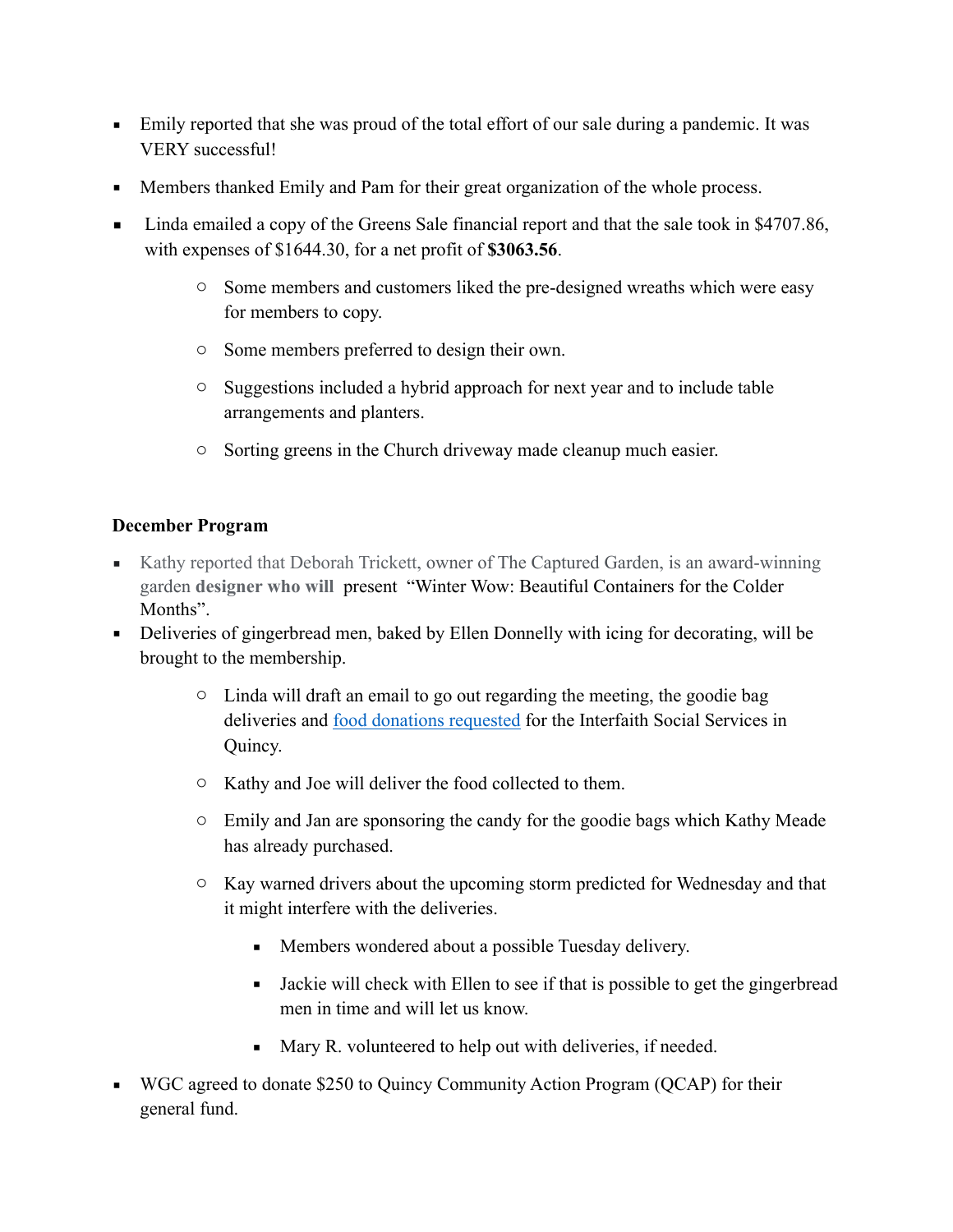- Our general meeting will open on Zoom at 6:15 so members can connect and chat.
- Ann would like to see what everyone is doing to decorate for the holidays.
	- o Members could take pictures and send them to Suzanne West to post on the website.
	- o This initiative will be announced next week and members should respond in a few days so Suzanne can post them all at once.
	- o Send any ideas you may have to Ann by email or text.

## **Future Program Ideas**

- Judy H. reported that [Bedrock Gardens,](https://www.bedrockgardens.org/) a 20 acre botanical garden in Lee, NH is available to do a Zoom meeting.
- John Forti, the Executive Director, a nationally recognized lecturer, garden historian ethnobotanist and garden writer, is offering virtual programs during COVID.
- Judy will find out the contents of the program and fee.
- Kathy reminded the Board to bring any ideas for programs to the Board.
- Janet and Emily suggested a gardening trivia game using Kahoot at a future meeting (possibly January).
	- o Members could come together as teams in breakout rooms, one member could sign in to the game by entering the  $\text{Pin}\#$  in Kahoot!
	- o This would be done by using the mobile app or at **kahoot.it** on their devices (computer or mobile) and click **Enter**.
	- o Teams would try to answer the questions in 20 seconds.
	- o At the end of each questions a leaderboard would show the top scorers.
	- o Janet, Emily and Mary will work on it and try it out.

## **[Wreaths Across America Day](https://www.wreathsacrossamerica.org/)**

- **•** This event will take place on Saturday, December 19th at noon at Mount Wollaston Cemetery and at Pine Hill Cemetery.
- Kathy signed us up to participate as a group to lay wreaths on the graves but anyone can participate to support our veterans.
- WGC is sponsoring 10 wreaths at \$150 to support this project.